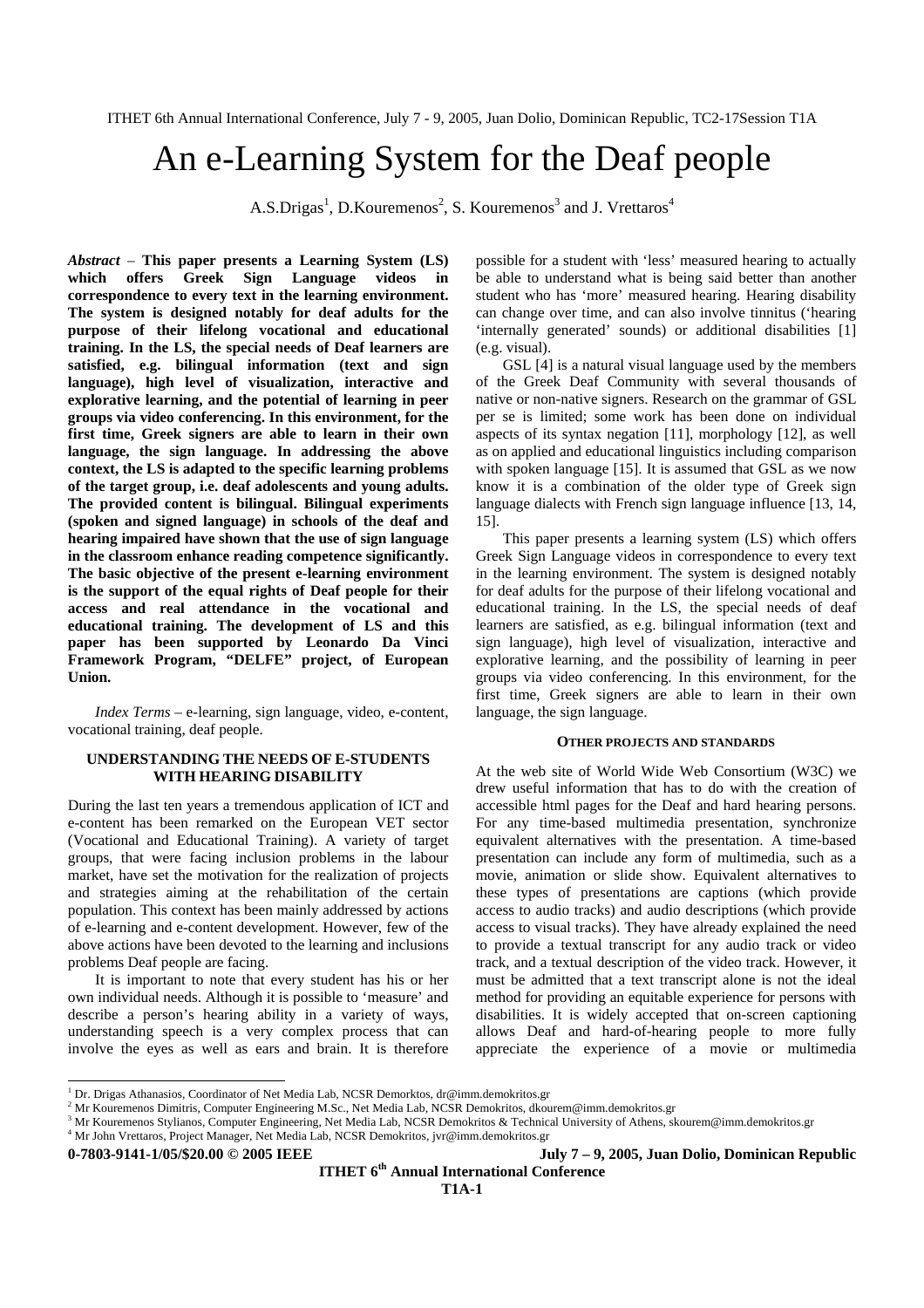production. A separate textual transcript that must be read after the fact does not provide an equivalent experience [2].

The Access Board is an independent U.S. Federal Agency charged with developing accessibility requirements and guidelines, assisting in the implementation of accessible solutions, and enforcing accessibility standards for federally funded facilities. In 1998, Congress amended the Rehabilitation Act to include Section 508, requiring all U.S. Federal Agencies to make their electronic information accessible to people with disabilities. Compliance with the requirements set out by the Access Board in Section 508 is usually referred to as "ADA Compliant."

At this point, it must be noted that the presented elearning system, namely DELFE [8], is compliant to the Section 508 [3] for technology-related programs and activities.

## **USERS' REQUIREMENTS ANALYSIS**

The Greek Sign Language (GSL) is a natural visual language used by the members of the Greek Deaf Community with several thousands of native or non-native signers. According to the Office for the Disabled people in Greece there are 100000 people with special needs in Greece. About 10000 of them are Deaf and hard of hearing. Unfortunately, the statistics show that the unemployment increasing rate of the disabled people in Greece are three to four times higher than the corresponding rate of the remaining population. Two main reasons can be identified for these special employment conditions: One, an inadequate estimate of the performance abilities of the deaf, and, secondly, the communicative problems between deaf and hearing colleagues [4, 5].

The internet has proven to be a boon for people with disabilities. But just as it is important to design buildings with accessibility in mind, the same is true for the internet. Flexibility is the key to accessibility. It's important to keep in mind that people will be using a variety of technologies to access your home page. Keeping your page accessible mean keeping such options open. In an age of intelligent HTTP/WWW servers that can query clients about their feature-lists [6].

The choice of the technical advanced video in the elearning system plays an important role. Video technologies offer great possibilities for better telecommunication between the Deaf people whose first language is the sign language. When selecting or developing systems for communication in sign language, a method is needed for determining the usefulness of a given system. Video communications offer great possibilities for better telecommunications for deaf people.

However, sign language poses great demands on the moving image. Especially, for sign language traffic sequences have different characteristics (exhibiting a higher video bit rate and frame rate) from those of typical head&shoulders sequences. The picture quality (frame size) and frame rate are both important factors in sign language perception. The resolution of the hands must be high enough to support finger spelling, while the resolution of the face is also important since facial affect may convey syntactic information [7].

In addressing the above context, the LMS is adapted to the specific learning problems of the target group, i.e. deaf adolescents and young adults. The provided content is bilingual. Bilingual experiments (spoken and signed language) in schools of the deaf and hearing impaired have shown that the use of sign language in the classroom furthers reading competence significantly. The basic objective of the present elearning environment is the support of the equal rights of Deaf people for their access and real attendance in the vocational and educational training.

The above context is further verified by a requirements' analysis study performed in the DELFE project [8]. For the purpose of this study, we wrote a questionnaire concerning the familiarization of the Deaf students with the new technologies and their possible technological knowledge. The title of the questionnaire was ''the diagnosis of educational needs of the hearing impaired on the new technologies''. In the paragraph to follow, we present some statistical results that were derived from a certain question (see Table 1, figure 1). The question was the following: ''would you like to have more friendly Information in Internet? Please describe how you would like it?''

TABLE 1 STATISTICAL RESULTS FOR THE DEAF PEOPLE

|                                       | Not at all     | A bit | A lot | <b>Uninterested</b> |
|---------------------------------------|----------------|-------|-------|---------------------|
| Text                                  | $\overline{4}$ | 19    | 15    |                     |
| More pictures and<br><b>Animation</b> |                |       | 37    |                     |
| <b>Sign Language</b>                  |                |       |       |                     |
| <b>Sign Language and</b><br>Text      |                |       | 39    |                     |

#### **E-MATERIAL FOR DEAF**



STATISTICAL RESULTS FOR THE DEAF PEOPLE

In Table 1, the numbers of answers per category are presented. As concluded by these results, the majority of the students (more than 90%) selected that they preferred the content to be presented in the Greek Sign Language and to be

0-7803-9141-1/05/\$20.00 © 2005 IEEE July 7 – 9, 2005, Juan Dolio, Dominican Republic **ITHET 6<sup>th</sup> Annual International Conference**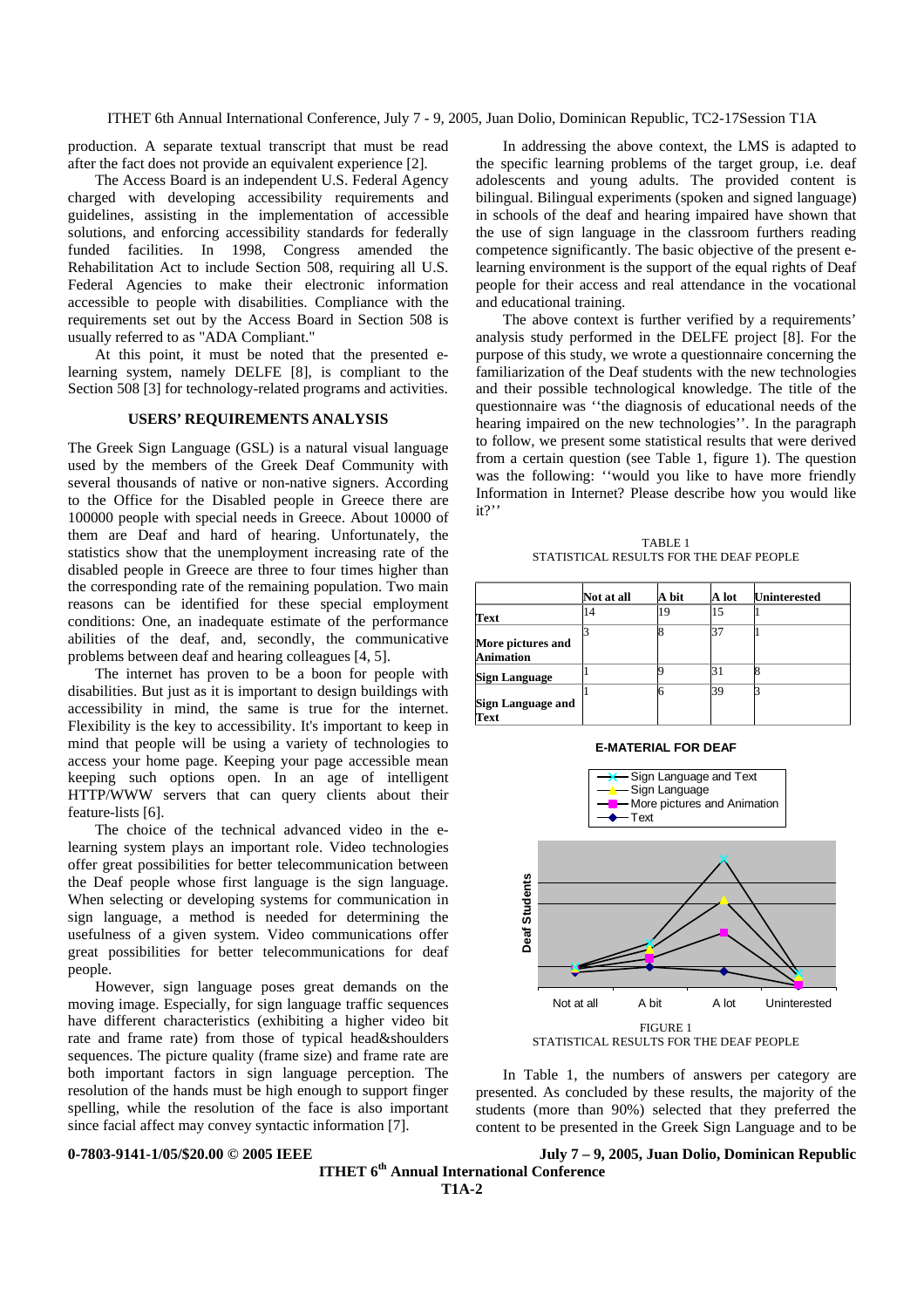consisted mainly of images and videos. This result is certainly in conformance with the national ideas and research results concerning the requirements of accessible content.

## **DESCRIPTION OF THE SYSTEM**

We produced a prototype e-learning system, which satisfies the needs of the Deaf and hard of hearing people. The basic aim of this project was to include all multimedia and hypermedia elements and mainly video in GSL into the electronic learning material. According to the analysis of the specification of the DELFE project (questionnaires) [7], we designed a user interface prototype of the on the web, which is suitable for the certain target group.

As depicted in Figure 2, the user interface is divided into various sections-frames. On the left hand side we put the video window of the sign language interpreter, which in detailed reflected what the reader said. Above the video window we placed the title of the current lesson and chapter.

At the top of the user interface we put the basic buttons of using the e-learning system. We are trying as much to use as less buttons with large icons and font text size.

For the video clip we took into account certain criteria for the quality of video, like CIF video format and the speed of 128-384Kbps. In this case the details in motion can be reproduced so that fingers, eyes and mouth are distinguishable even for signs consisting of both hands and arms moving with all fingers displayed.

Finally, we present the student tools of the system where all the included features can be seen.

The system provides the following features that are properly adapted to the users' special requirements:

- **Search:** tool of content retrieval according to search keywords.
- **Site map:** a map of the site links and structure.
- Glossary: a glossary with the main terms of ICT in Sign Language.
- **Content extraction:** tool of content extraction for further study at home.
- My tracker: a tracker of the statistics of the student activities in each course. This tool helps the teacher track the student progress.
- **My tests & Surveys:** Evaluation of the student's progress via asynchronous tests from the teacher.

The system gives the choice of selecting the speed of the video depending on the line capacity allocated to the student. This is performed through the selection of the quality of graphics and video. The system also allows the off-line downloading of the Sign language content for better real time quality.

Now, we may turn our discussion to the e-learning models supported by our system. The system is based on asynchronous surveillance of the educational process and synchronous communication through chat. In the paragraphs to follow, we present the users of the system and some usage

0-7803-9141-1/05/\$20.00 © 2005 IEEE July 7 – 9, 2005, Juan Dolio, Dominican Republic **ITHET 6<sup>th</sup> Annual International Conference** 

**T1A-3**





#### *1.1 User Level*

There are three user levels in the system, namely, teacher, student and administrator.

#### *1.2 Teacher*

- The teacher is provided the ability of announcing the new course via e-mail (electronic post), or via web bulletin board (newsgroup - team of discussions).
- Moreover, the teacher is able of escaping from the frames of the course and via special link to browse additional material for better and more thorough understanding.
- He/she has also the ability of separating the class in smaller teams at the duration of the course for the realisation of small work and then of linking the class. He/she can pose tests or questions of consolidation and assign homework.
- Finally, the teacher may answer and announce the questions of the students via asynchronous means of communication (web bulletin board, e-mail, chat).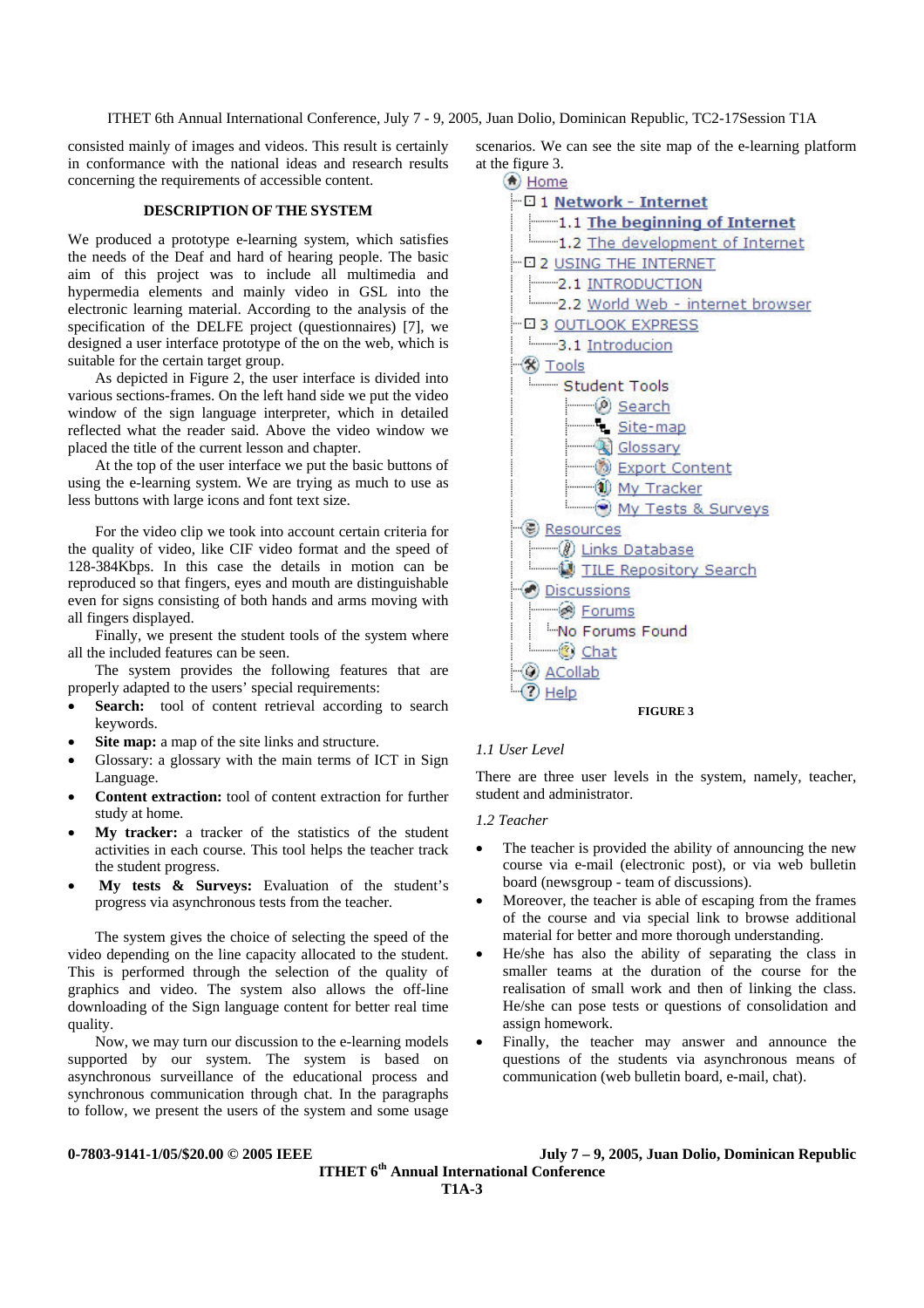## *1.3 Student*

- The student is able of registering in a series of courses and of acquiring of a password and tracking system.
- The student is able of posing questions via functional web forms to the teacher or to the administration for any technical details with regard to the operation of system.
- He/she may access a web-based help of the e-learning system.
- If the instructor uses some difficult to understand terms or terminologies, the student has the potential to search via special links in a special dictionary for concise reports and explanations of corresponding term or corresponding terminology.
- Each question or query that the student submits, will be communicated via special web based bulletin board to all the members that participate in the self-learning. Thus, the instructor is not forced to repeat the question of the educated.
- The student has the potential of drawing selective information from the course, creating him his own total of personal notes of electronic form with links.
- It gives him the potential to attend the course and keep selective notes. Also, he can store and use links (links notebook) and go back to already existing material, which is stored to a local or remote database.
- Ability of submission of questions to the professor via special web forms. But also participation in discussions between educated via web bulletin board. The student can bring to the surface a new subject or answer in an already existing subject.
- The student can monitor his progress with simple and small tests via web forms. The results are evaluated later by the instructor for further evaluation.
- For the students, there is always the possibility of access to more material and electronic libraries for furthermore research regarding their work and their course.

# *1.4 Administrator*

The administrator coordinates and manages the e-learning application via the administration tools. The administrator determines which user level-group has the permission to use the corresponding ''informative'' and ''communication'' tools. Moreover, the administrator can communicate with the instructor in order to be kept informed about the progress of the instructors' courses.

#### **E-CONTENT**

The development of the educational material has been done with respect to the following questions and principles:

- How does the student learn, what are the student's needs and special characteristics?
- How does the professor teach?
- How is the educational process evaluated?
- What will the student be supposed to do in order to learn?

The educational content help the student interact with the educational process. This is achieved through exercises of searching and inquiring information, of application, critical and of creativity.

Through proper exercises the student evaluates the knowledge acquired in order to proceed in further study.

#### **PRINCIPLES AND E-LEARNING PROCEDURES**

The analysis of needs and the description of services that is provided are impressed in three phases of educational process [14]: Preparation of visual class. (Asynchronous phase), Activities: Planning and parameterizations of interactive environment of courses via the internet with the use of special program of Reader of Web pages (Web Browser). The complete material of courses of distance education is stored in a local or removed (network) base from where the user might draw the information according to planning of environment of the distance education. Also the possibility of communicating with experts and announcing the course and the availability of material was given to the instructor. In the educated persons it gives the possibility of studying in first phase the under representation material and of submitting the first questions.

Operation of visual order (Modern phase), Activities: At the duration of course the professor via the system of videoconference, multipoint [16] video/audio, via text chat, shared whiteboards, web based pre-, post -, in class interactive program of interpellations, presents the material and the educated participate actively and can collaborate at teams. Also the system via network refers the educated in additional material. Also all the process is recorded for future report by the instructor but also by educated.

Operation of review (Asynchronous phase / Post - class), Activities: The review of class concerns the part of activity as the modern phase of visual class is completed. Naturally it can have a lot of phases at units and courses. The material that has been already presented in the visual order is accessible. There were questions of understanding the course, multiple test, so as to be a complete picture of progress of understanding the course from the educated.

Self - education (Asynchronous phase), Preparation of the Self-education: The self- education [15] is totally found in asynchronous phase. The educated have access (search and recuperation) in training and informative material, connected with the base of material, for various cognitive and more general subjects that interest him. Thus we use all the possibilities of visual class that are used in asynchronous phase. We have access (search and recuperation) in training and informative material for various cognitive and more general subjects that interest teachers.

## **ACKNOWLEDGMENTS**

The authors wish to acknowledge the assistance of all groups involved in the implementation of the discussed platform: computational linguists, computer scientists, GSL specialists, and the representatives of the Greek Deaf Community, acting as our informants.

0-7803-9141-1/05/\$20.00 © 2005 IEEE July 7 – 9, 2005, Juan Dolio, Dominican Republic **ITHET 6<sup>th</sup> Annual International Conference** 

**T1A-4**